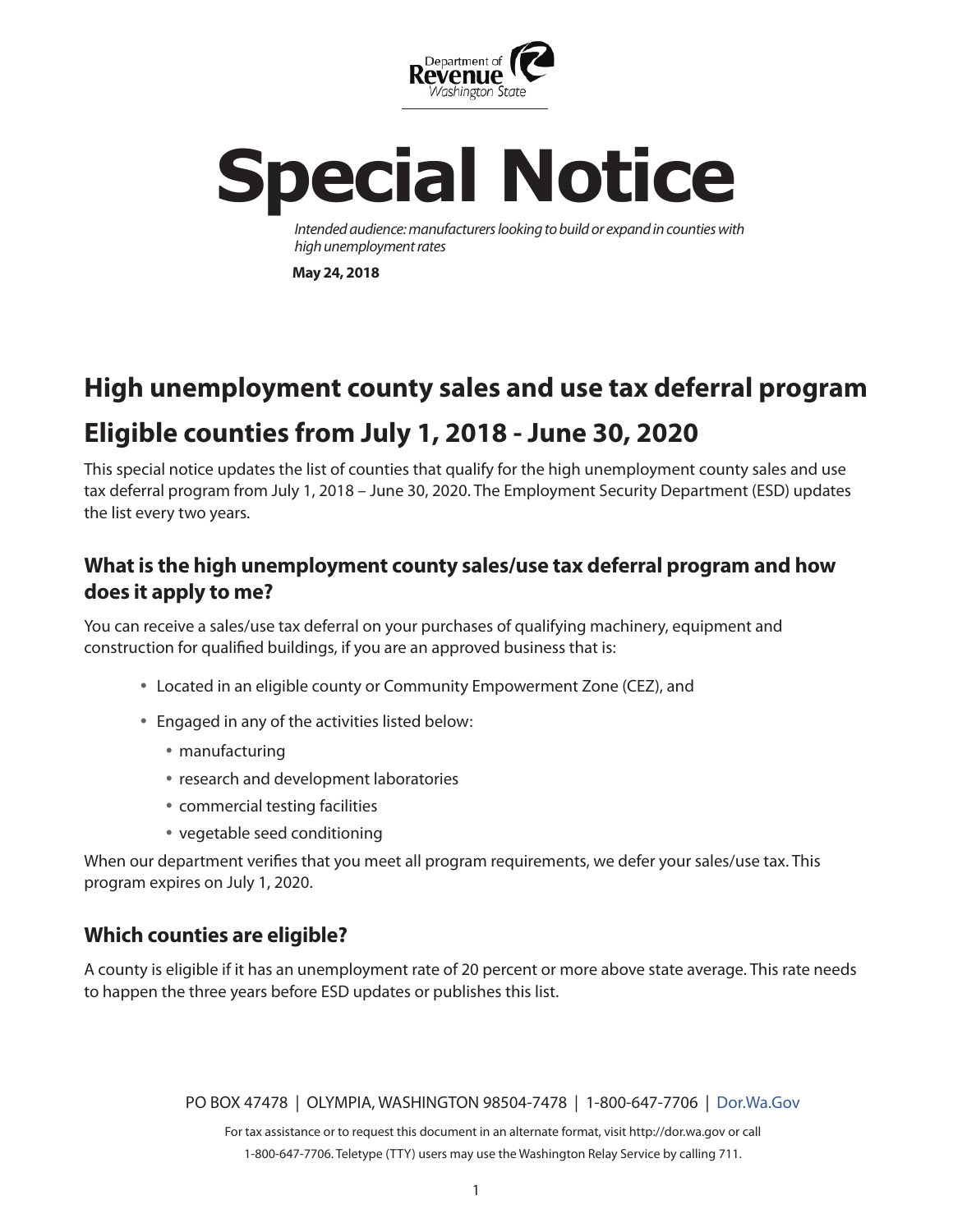Counties that are eligible to receive applications from July 1, 2018 – June 30, 2020 are:

| • Adams    | • Franklin  | • Lewis        | • Skamania  |
|------------|-------------|----------------|-------------|
| • Clallam  | • Grant     | • Mason        | • Stevens   |
| • Columbia | • Grays     | • Okanogan     | • Wahkiakum |
| • Cowlitz  | Harbor      | • Pacific      | • Yakima    |
| • Douglas  | • Jefferson | • Pend Oreille |             |
| • Ferry    | • Klickitat | • Skagit       |             |

If you are a business that makes investment decisions, please note that ESD updates this list every two years; a specific county may not be on the list every two years. Before making a final investment decision based on this program, call our Audit division at (360) 534-1443 to determine a county's eligibility.

### **Which Community Empowerment Zone (CEZs) are eligible?**

The following cities have designated/eligible CEZs:

| • Bremerton | $\bullet$ Tacoma |
|-------------|------------------|
| • Duwamish  | • White Center   |
| • Spokane   | $\bullet$ Yakima |

Approved CEZs are continuously eligible and are not re-evaluated annually (RCW 43.31C.020). You can find maps of the approved CEZs on our [website:](https://dor.wa.gov/find-taxes-rates/tax-incentives/incentive-programs)

1. Scroll down the page until you find the heading "Community Empowerment Zone (CEZ) Maps" in black font.

2. Click on the any link in the list underneath the header (i.e. Spokane, Tacoma) to explore more. These places are approved.

#### **How can my business qualify for the deferral program?**

To qualify for the program, you must:

- Be located in an eligible county or a CEZ, **and**
- Be engaged in manufacturing activities, the conditioning of vegetable seeds, **or**
- Be engaged in activities performed by research and development laboratories, or commercial testing laboratories. (This only applies when the activities you perform are intended to result in a new, different, or useful substance or article of tangible personal property for sale), **and**
- Invest in one or both of the following activities:
	- construct new structures, or expand or renovate existing structures to increase floor space or production capacity, **and**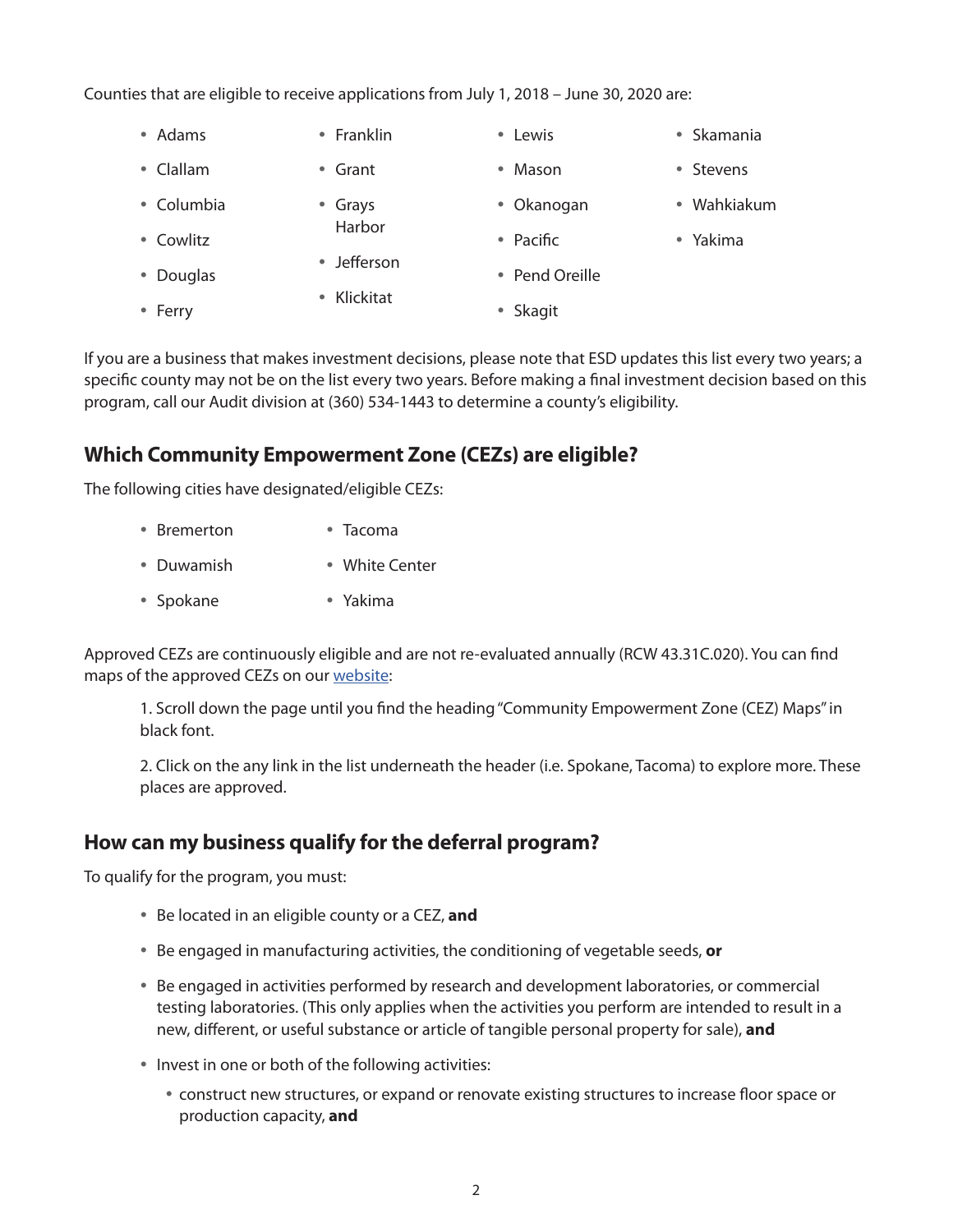add new industrial and research fixtures, and equipment and support facilities. These need to be essential to manufacturing or research and development operation.

## **If I get approved, what are my hiring requirements?**

The following hiring requirements apply to businesses located in a CEZ.

- You must hire at least one permanent full-time employee for each \$750,000 of investment of deferral you request.
- The employee must be a resident of the CEZ or the county that contains the CEZ when they are hired. You need more than a mailing address to establish that an employee is a resident.
- You cannot hire eligible employees until you file an application with the department.
- You must fill the position by the end of the calendar year following the year that your project is operationally complete.

If your business does not meet the hiring requirements by the end of the second calendar year following the year that your project is operationally complete, you immediately owe all the deferred taxes.

### **What businesses costs are approved under this program?**

#### *Machinery and equipment*

To qualify, the machinery and equipment must be new to the business, or be new to the state (you must move the items to Washington from outside the state). Eligible machinery and equipment includes:

- Computers
- 

- Software
- data processing equipment
- laboratory equipment
- molds, tools, and dies
- operating structures
- manufacturing components such as belts, pulleys, shafts, and moving parts
- all equipment used to control or operate the machinery

#### *Construction*

The owner or landlord of a building may be eligible for a deferral when:

- The ownership of the buildings, machinery, and equipment belong exclusively to the same person; or the landlord agrees by written contract to pass the economic benefit of the deferral to the lessee.
- The lessee agrees in writing with the department to complete the annual tax performance report (RCW 82.32.534); **and**
- The economic benefit of the deferral passed to the lessee is no less than the amount of tax deferred by the landlord, **and**
- The two parties provide documentation of any type of payment, credit, or financial arrangement between them.

Our department uses all project costs, including labor and services performed in the planning, installation, and construction, to determine the eligible amount. If you use the facility partly for the activities above and partly for other purposes, we will divide the costs of construction to determine your tax deferral.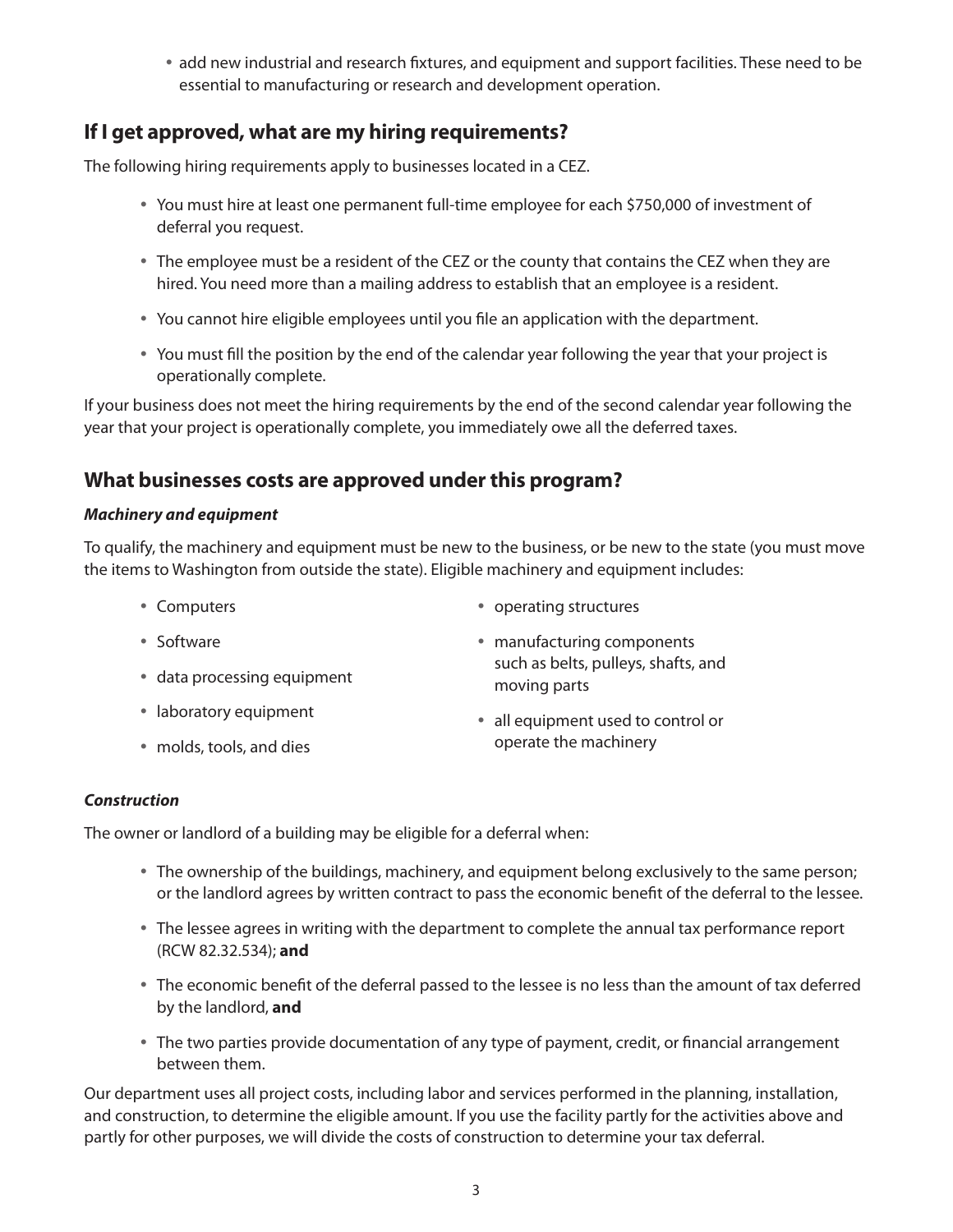If you use part of your manufacturing facility as a cogeneration facility that generates power for on-site use, that portion qualifies for a deferral.

# **How do I apply for the deferral program?**

You must file an application with our department before a building permit is issued for the project or your business takes possession of the machinery or equipment. Once you file the application, you can begin construction or take possession of machinery and equipment.

The applications are available on our [website](https://dor.wa.gov/) under "*Forms & publications.*"

- 1. Select *Forms by name*
- 2. Select the letter *D*
- 3. Select *Deferral Forms*
- 4. Select the applicable *High Unemployment County Application*

Our department must approve or deny your application within 60 days. If we approve your application, you will receive a tax deferral certificate to provide to vendors and contractors at the time of purchase. If we deny your application, you have the right to an informal review of our decision by our department.

### **You need a deferral certificate to make purchases.**

To make qualified purchases without paying sales tax, you need to provide your vendors or subcontractors with a copy of your deferral certificate.

You can purchase the following:

- Construction or expansion of qualified buildings
- Qualified machinery and equipment
- Labor and services used in the planning, installation and construction of the project

You and your subcontractors need to pay sales or use tax on your purchase or rental of tools, equipment, and supplies that are not a permanent part of the final project.

#### **Can I use the deferral certificate to purchase all my machinery and equipment?**

No. You need to use the manufacturer's sales and use tax exemption (M&E) for machinery and equipment you use directly in the manufacturing operation (RCW 82.08.02565, RCW 82.12.02565, WAC 458-20-13601).

These exemptions are separate from the deferral program and do not require an application or annual tax performance report. You should not include equipment that qualifies under the M&E exemption on the deferral application.

For additional information on equipment that qualifies for the M&E exemption, see our manufacturing [industry tax guide.](https://dor.wa.gov/doing-business/business-types/industry-guides/manufacturing-guide)

#### **When do I need to file the annual tax performance report?**

You must electronically file the report by May 31 of the year following the calendar year in which the investment project was operationally complete. You must continue to file for the seven calendar years after. Before 2016, the due date for the annual survey was April 30.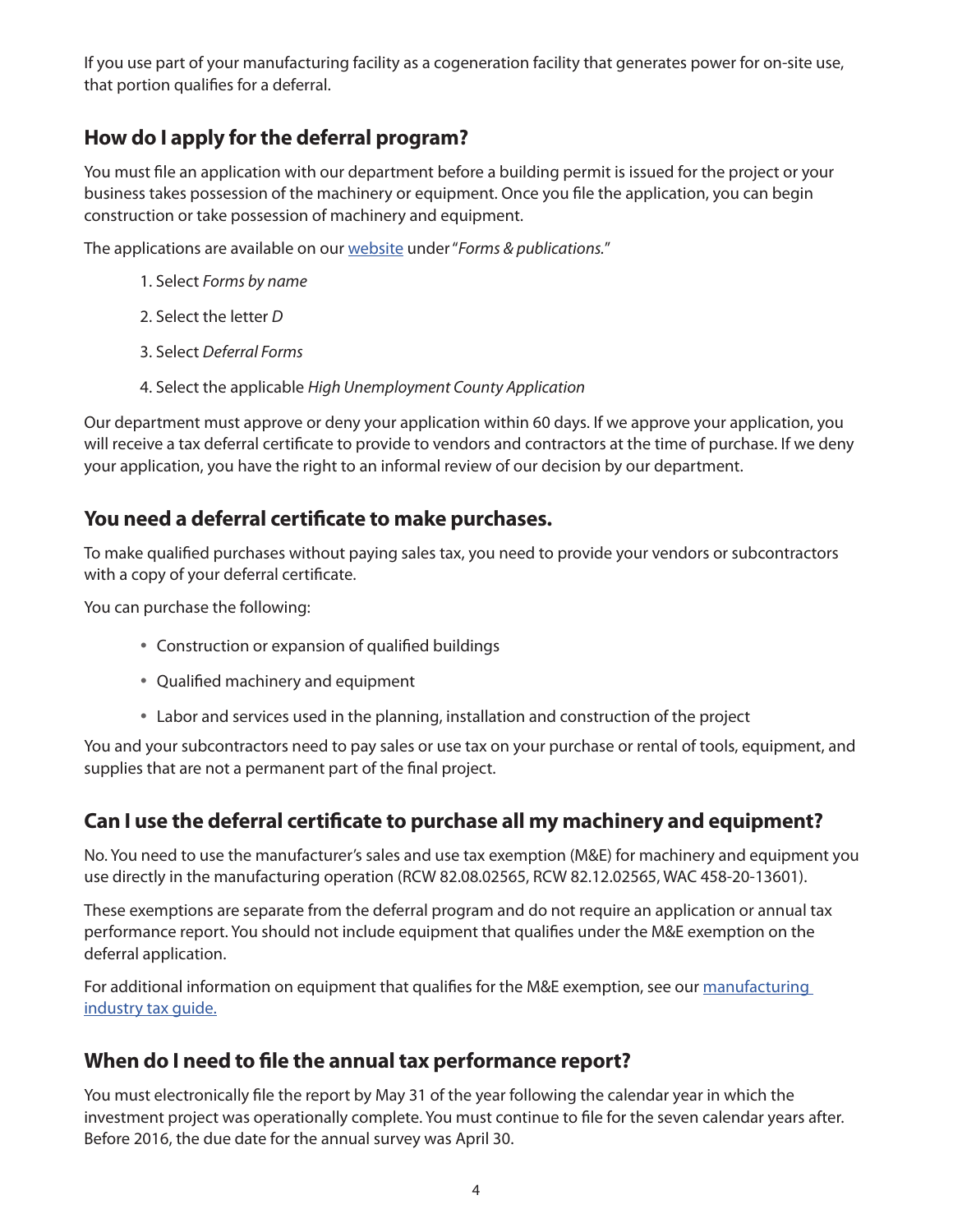#### To file a report:

- 1. Go to our website at [dor.wa.gov.](https://dor.wa.gov/)
- 2. Login to My DOR.
- 3. Click from the Accounts tab
- 4. Click on *File Return* link on the incentive report account and complete the report.

If you do not see an Incentive Report account please call 360-705-6210. If you do not complete a report by the due date, you immediately owe 12.5% of the deferred tax.

#### **When will our department audit your project?**

When we approve your application, we will issue a deferral certificate using the estimates from your application. When the project is complete, an auditor will verify that you are using the facility appropriately. The auditor will also verify that your structure, machinery, and equipment are eligible for deferral. We may adjust your deferral based on our findings. You will be billed for any non-qualifying costs.

To minimize the time it takes to complete an audit, please have the following records for the audit period available for your meeting:

- purchase invoices (i.e., accounts payable, receipts)
- supporting documents for the construction, such as construction contracts
- original sales and use tax deferral certificate
- contractors or vendors

We may request additional documents during the audit.

#### **What do I do if I receive a deferral certificate from my customer?**

Under this program, some building construction or expansions costs do not receive a tax exemption deferral.

You need to separately state the following for your customer:

- items and services subject to sales tax
- items and services exempt from sales tax

Then, you need to collect sales tax on the taxable items and services.

The sales tax exemption only applies to that portion of the building used in manufacturing or research and development. If a building is used for other purposes as well – for example, the company headquarters is also located in the building – you need to determine what part of the project is exempt under the deferral. WAC [458-20-24001 c](http://apps.leg.wa.gov/WAC/default.aspx?cite=458-20-24001)an help you.

#### **What do I do with the deferral certificate?**

You must keep a copy of the customer's deferral certificate for five years in case you are audited. Do not send it to the department with your return.